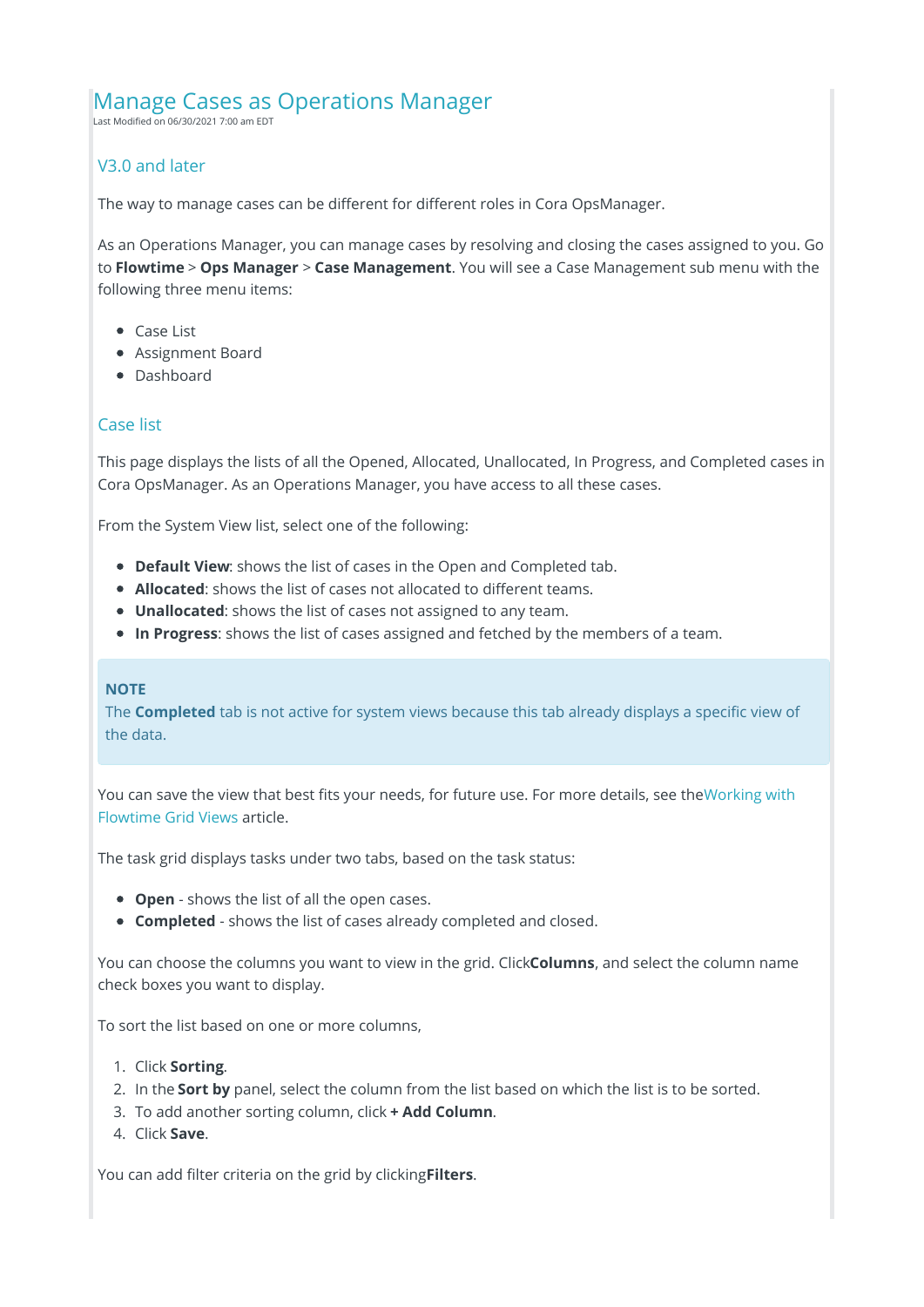- 1. Click **Select Filters** to display the list of columns based on which the grid can be filtered.
- 2. Select one or more column name check boxes. **New Column** name fields appear next to **Select Filters**, for you to add the filter criteria.
- 3. Click the filter icon in the respective column name field, and add the filter value.
- 4. Click **Filter**.

An envelope appears next to the ID in the grid, on creation of a new case, and on receiving a new email for a case. The envelope icon with a red dot  $\overline{\boxtimes}$  depicts an unread email. The envelop turns off  $\overline{\boxtimes}$ once you open the case.

Click the envelope icon to mark the mail as read or unread, without opening the case. An email marked as read by one user is displayed as read for all the users.

Click the ellipsis (...) to display the context menu with these options:

- Reallocate: to allocate the case to another team/group.
- Open: to open the task for you.
- Close As Spam: to close the case as Spam.
- View Last Conversation: to show you the last message preview. **Starting from V3.4**, this option is not available.

If you select the check box on the left side of the grid, you will see a menu where you can:

- Reallocate: to allocate a case to another team.
- Close As Spam: to close the case.
- Merge Cases: to merge two or more selected cases.

### Allocation board

On this page, you can see in different queues, all the cases allocated to different teams, and the unallocated cases.

The Unallocated Work section displays the list of all the unallocated cases. In the Allocated Work By Teams section, there is a queue per team displaying the respective cases assigned to the team. The Subject, Status, and Case ID details are displayed for each case in the list.

You can filter the tasks in the queues using the**Filters** option. This filter option works same as explained above.

Click the more options icon (three dots) for a case to display context menu with the following option:

Reallocate: to allocate the case to another team.

## **Dashboard**

The dashboard for Operations Manager displays all the analytics for all the teams in Cora OpsManager.

A dashboard helps you to keep track of the metrics and analyze case progress. It displays the data in form of tables, graphs, bar charts and line charts based on the way they have been configured. It offers real time monitoring of data thus saving your time.

You can save the dashboard data to your system in form of reports to view later. Some of the dashboards also provide real time data filters. All this is configured at the time of dashboard creation.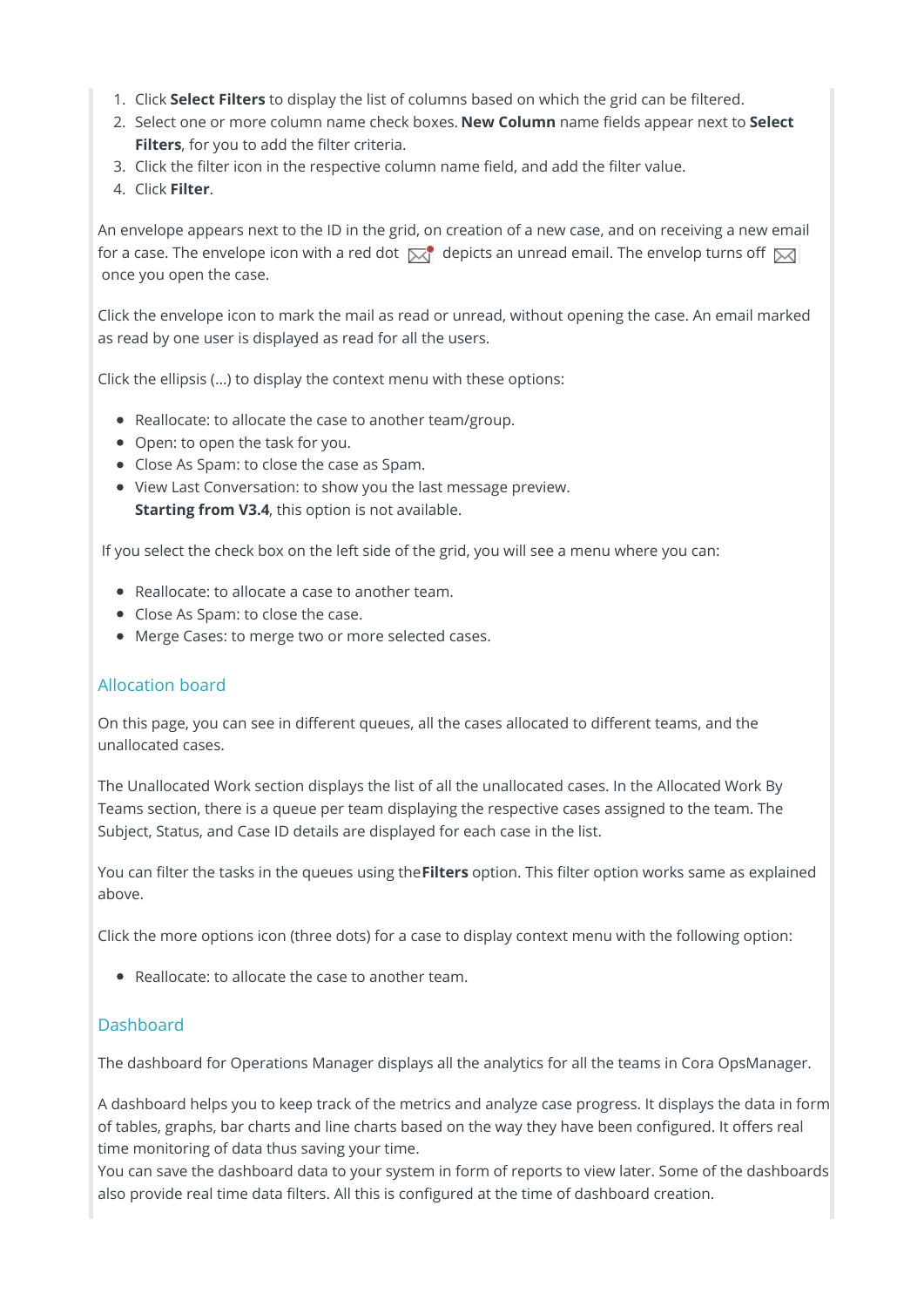All dashboard objects are filtered by the Team filters. For the dashboards with "Current" in their titles, the default date range is the current month.

For the list of available Out of the box dashboards for Operations Manager seeOOTB Dashboards for Operations Manager article.

For list of additional measurements and trends dashboards see, Dashboards in Cora OpsManager article.

# Previous to V3.0

The way to manage cases can be different for different roles in Cora OpsManager.

To manage cases, go to **Flowtime** > **Ops Manager** > **Ops Manager Home**. The Ops Manager Home page appears with Manage Cases section asking for role selection (Operations Manager, Team Leader, or Team Member).

## Manage cases as Operations Manager

As an Operations Manager, you manage cases by allocating the cases to different teams or by closing the cases as spam. Navigate to Ops Manager Home, and click Operations Manager under Manage Cases section. You will land on the Case List by default.

You may navigate to other tabs from the top menu. The available options are:

- Dashboard
- Work Allocation

### Operation Manager Dashboard

The dashboard for Operations Manager displays all the analytics for all the teams in Cora OpsManager.

A dashboard helps you to keep track of the metrics and analyze case progress. It displays the data in form of tables, graphs, bar charts and line charts based on the way they have been configured. It offers real time monitoring of data thus saving your time.

You can save the dashboard data to your system in form of reports to view later. Some of the dashboards also provide real time data filters. All this is configured at the time of dashboard creation.

All dashboard objects are filtered by the Team filters. For the dashboards with "Current" in their titles the default date range is the current month.

For the list of available Out of the box dashboards for Operations Manager seeOOTB Dashboards for Operations Manager article.

For list of additional measurements and trends dashboards see, this article.

#### Work Allocation

On this tab, operations manager is able to see in different queues, all the cases allocated to his operation divided by teams, and a queue for unallocated cases, which are not assigned to any team yet.

For each case, the Case ID and subject is displayed in the queue.

Click the more options icon (three dots) against a case to display context menu with the following options: